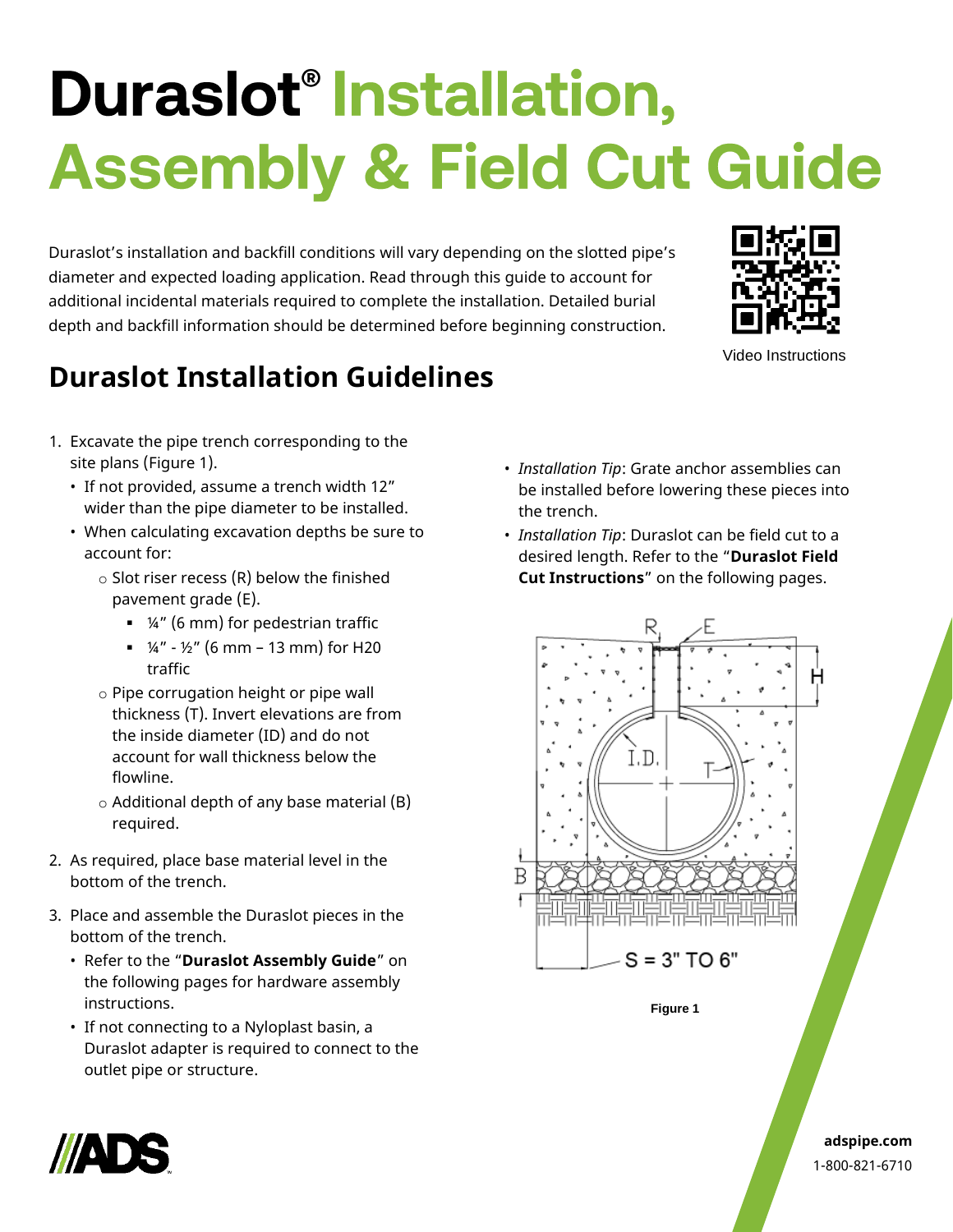- 4. Cover the slot riser opening to prevent debris from entering the system (Figure 2).
	- *Installation Tip*: Run a thin piece of plywood over the grate and use duct tape to hold it in place. This method can also function as a form for concrete to cure around to ensure the slot riser is properly recessed into the pavement.



- 5. Brace the Duraslot so that it remains secure in place (Figure 3).
	- *Installation Tip*: Braces recommended every 5'. Slot heights over 24" tall (610 mm) may require more bracing.
	- Stake rebar or wood in bottom of trench to cradle the pipe (these will remain in the trench after installation).
	- Insert 2x4s vertically into the soil alongside of trench and span 2x4s across Duraslot's slot riser so that it is flush with the slot riser.
	- Angle braces can then be attached to the middle of this lateral bracing to keep the slot from tipping.



- 6. Backfill the trench with the appropriate material per the loading requirements of the application.
	- **H-20 traffic or heavier loading applications must be backfilled in concrete.**
	- Backfill material should be place simultaneously on both sides of the slot to prevent the Duraslot from shifting.
	- *Installation Tip*: The backfill may have to be done in two or more lifts, depending on site requirements (Figure 4).
	- Additional concrete may be needed to reinforce the outlet pipe if installed above the product's minimum burial depth.



**Figure 4**

- 7. Remove the bracing around the slot riser.
	- If the backfill material is concrete, allow it to cure solid before removing bracing.
	- Be careful not to damage the exposed slot before the next backfill is complete (i.e., driving over it). Safety cones or similar may be setup to mark the exposed slot.

**Figure 3**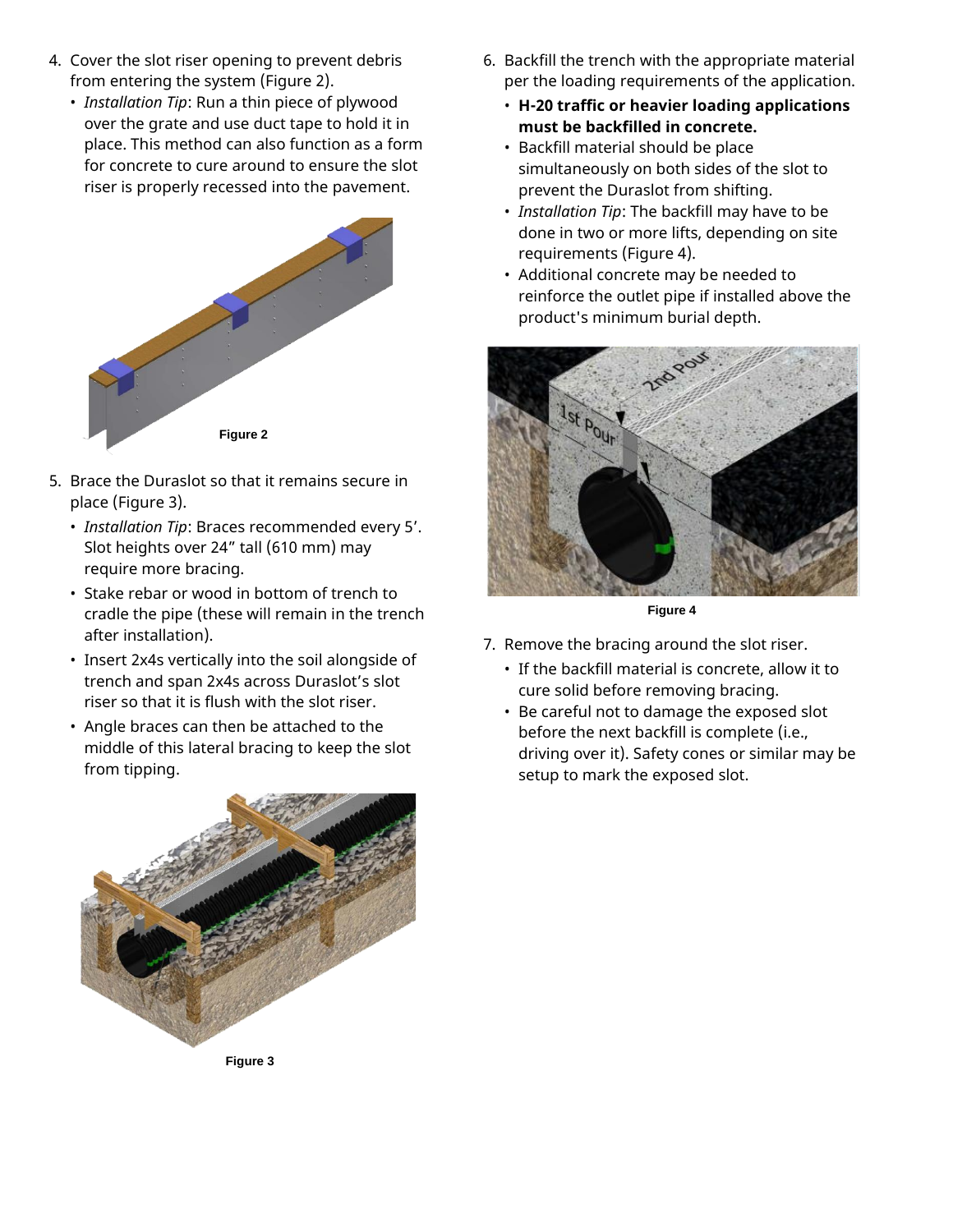- 8. Backfill any remaining part of the trench to final grade (Figure 5)
	- The top of the slot should be recessed ¼" (6 mm) into the pavement for pedestrian applications and ¼"- ½" (6 mm - 13 mm) for H-20 applications, below the finished grade.
	- A mason's tool can be used to knurl the edges of the slot recess after the cover placed over the slot has been removed.



## **Duraslot Assembly Guide**

Note:

- Before beginning assembly, check inside the Duraslot pipe for Coupler Bands
- Duraslot coupler bands, end caps, and adapters will include all hardware required to complete an assembly.

#### **Coupler Assembly (Grated)**

1. (Figure 6) Put the first section of Duraslot pipe (1) into the excavated trench.



**Figure 6**

- 2. Wrap coupler band (C) around the end of the Duraslot pipe (1) leaving the bolt holes (G) in the metal past the end of the pipe's slot.
- 3. (Figure 7) Slide grate connector (D) under the grate on Duraslot pipe (1).
- 4. Screw the first pan head screw (A) with washer (B) through hole (C) into the grate at point (E).
- 5. (Figure 6) Position the next piece of Duraslot pipe (2) so that the grate connector (D) slides under grate.
- 6. Insert hex head screws (D) with washers on both sides through the holes (G) in the coupler band (C) and tighten the hex head nut (E).
- 7. (Figure 7) Screw the second pan head screw (A) with washer (B) through hole (C) into the grate at point (E).



#### **Grate Anchor Assembly**

At the end of each run of Duraslot drains, a grate anchor should be installed to close off the end of the slot and hold the grate in tension. These are provided with ends caps and adapters, and may be used in conjunction with Nyloplast.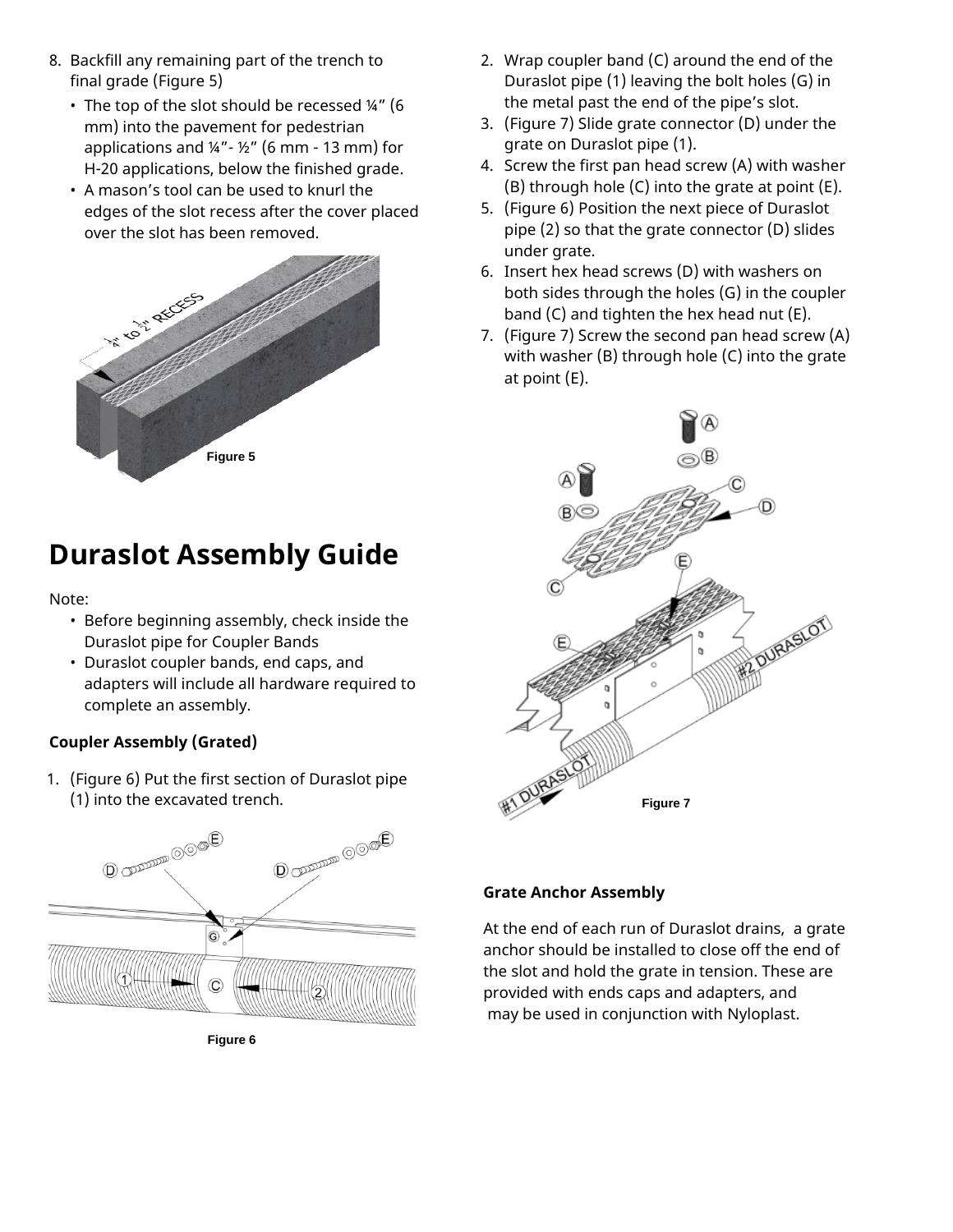(Figure 8) To assemble, put metal tab (C) under the end of the Duraslot pipe grate so that grate anchor (D) extends into the area where concrete will be poured. Screw pan head screw (A) and washer (B) through hole (C) to secure to the grate.





**Figure 8**

#### **Coupler Assembly (Open Top)**

- 1. Refer to (Figure 6) Put the first section of Duraslot pipe (1) into the excavated trench.
- 2. Wrap the coupler band (C) around end of the Duraslot pipe (1) leaving the bolt holes (G) in metal past the end of the pipe's slot.
- 3. Position the next piece of Duraslot pipe (2) into the coupler band.
- 4. Insert hex head screw (D) with washers on both sides through the bottom hole (G) in the coupler band (C) and tighten hex head nut (E).
- 5. (Figure 9) Set band flanges (A) over the joint.
- 6. Insert hex head screw (B) with washers on both sides through the top hole and tighten the hex head nut (C).

#### **Slot Cap Assembly**

(Figure 10) At the end of each run of Duraslot drains, a slot cap should be installed to prevent debris from entering the end of the slot. These are provided with ends caps and adapters, and may be used in conjunction with Nyloplast.

To assemble, press-fit the slot cap over the end of the slot. Duct tape may be used to help hold in place.



**Figure 10**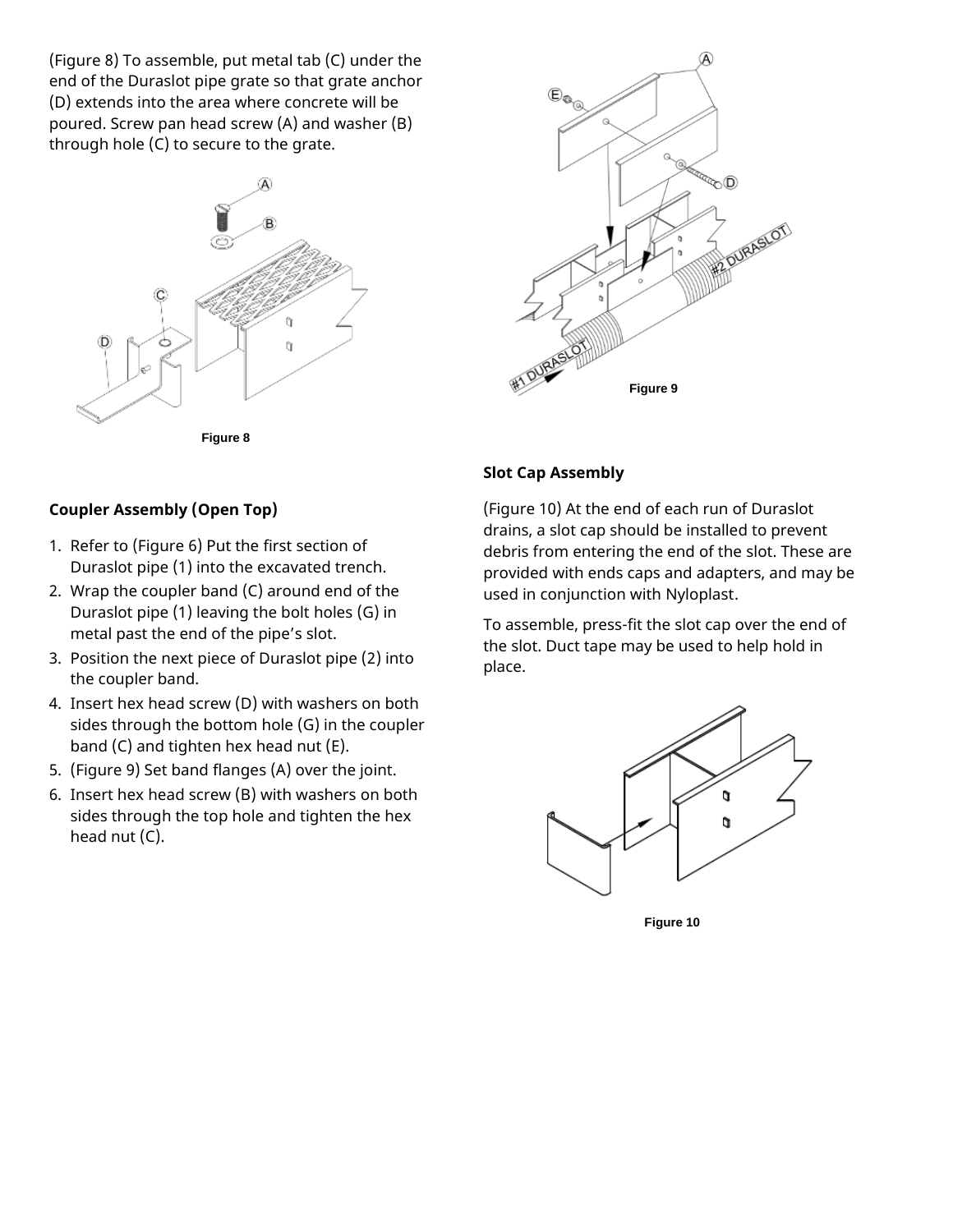# **Duraslot Field Cut Instructions**

- 1. Determine the length of pipe required and mark where the pipe/slot needs to be cut.
	- *Installation Tip*: It is best to cut the piece of Duraslot furthest from the outlet.
	- If the cut is near a vertical spacer (located inside the slot), leave at least a 1½" gap between the cut and the spacer. This will ensure the grate anchor and end cap will attach properly.
- 2. Use a reciprocating saw to cut through the aluminum slot and pipe.
- 3. Attach the grate anchor and end cap assembly to the open end of the aluminum slot.
	- See the "**Duraslot Assembly Guide**" for more information.
- 4. Proceed with the installation requirements per "**Duraslot Installation Guidelines**".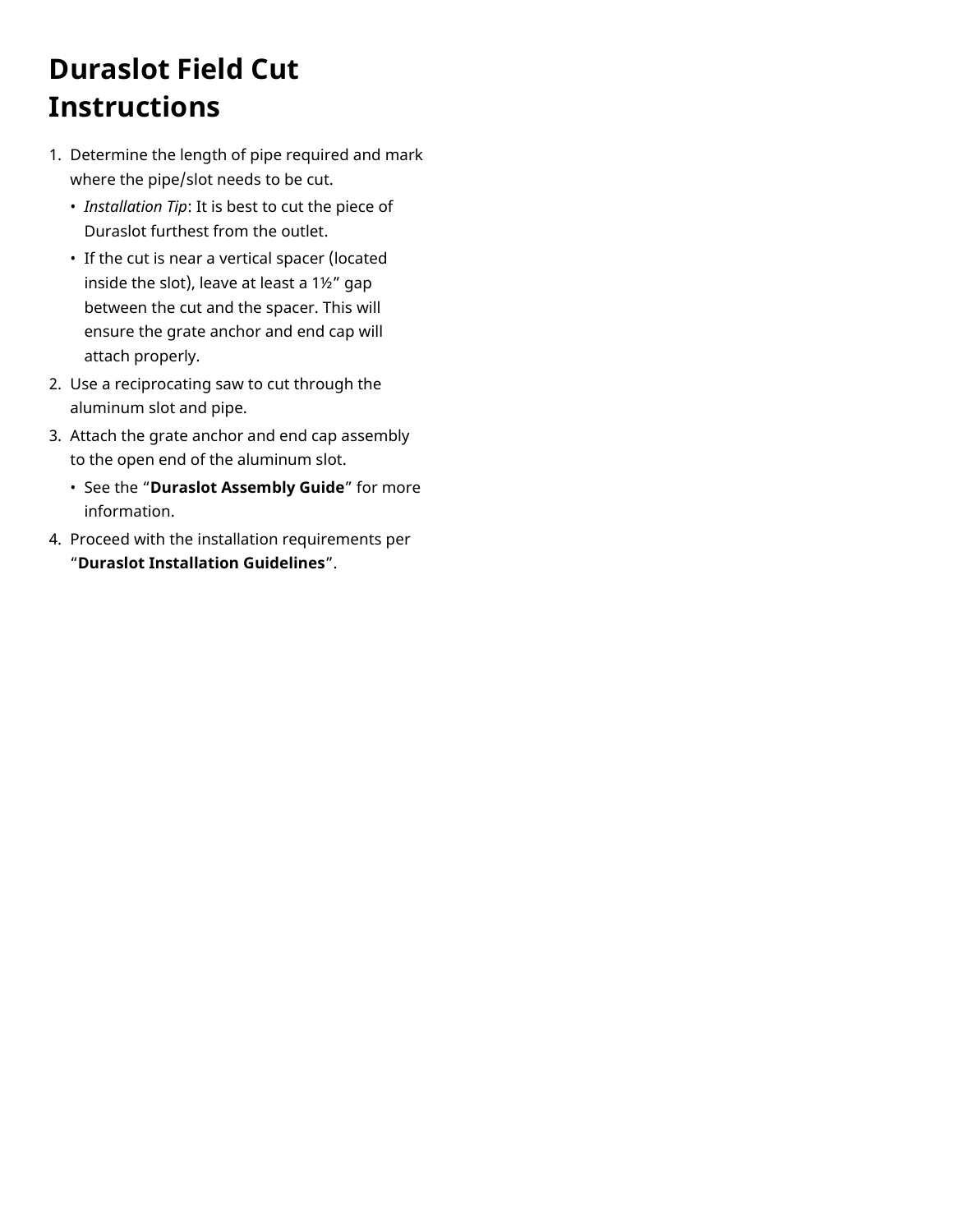### **12"-24" Duraslot System Assembly with Grate**



- A. End Cap
- B. Pipe
- C. Adapter
- D. N-12 Pipe
- E. Coupler Band
- F. Grate Anchor
- G. 1/4" SPHS x 1" Long w/ Washer
- H. Grate Connector
- I. Hex Head Assembly:
	- 5/16" Hex Head Screw x 3-1/2" Long
	- w/ (2) Washers & 5/16" Hex Nut

NOTE: Each Cap (A) & Adapter (C) comes with an Anchor (F). Each Coupler Band (E) comes with hardware.

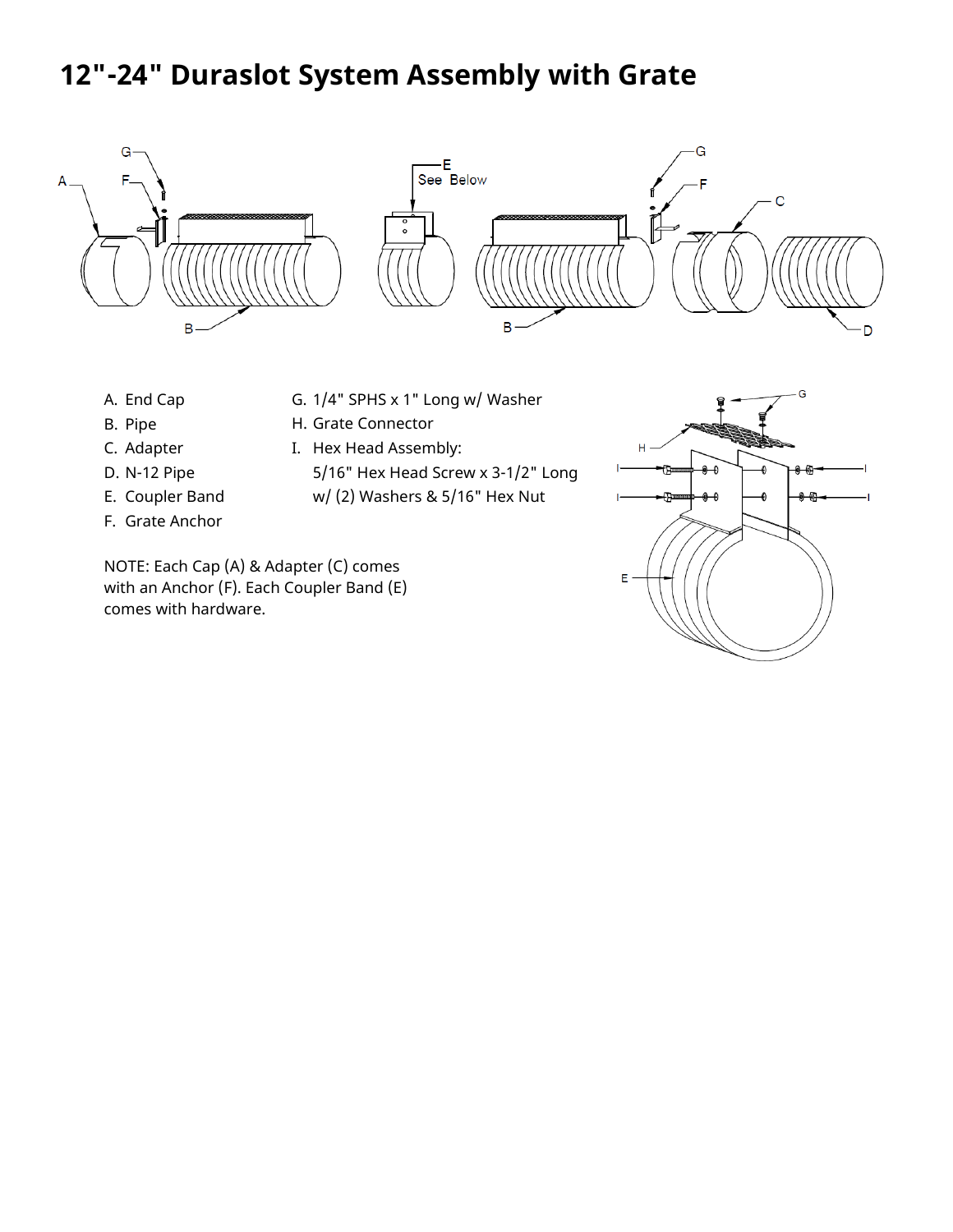## **4"-24" Duraslot System Assembly with Open Top**



- E. Adapter
- F. N-12 Pipe
- G. Coupler Band
- H. Slot Cap

Long w/ (2) Washers & 5/16" Hex Nut

B. Band Flanges

NOTE: Each Cap (A) & Adapter (C) comes with a Slot Cap (F). Each Coupler Band (E) comes with hardware.